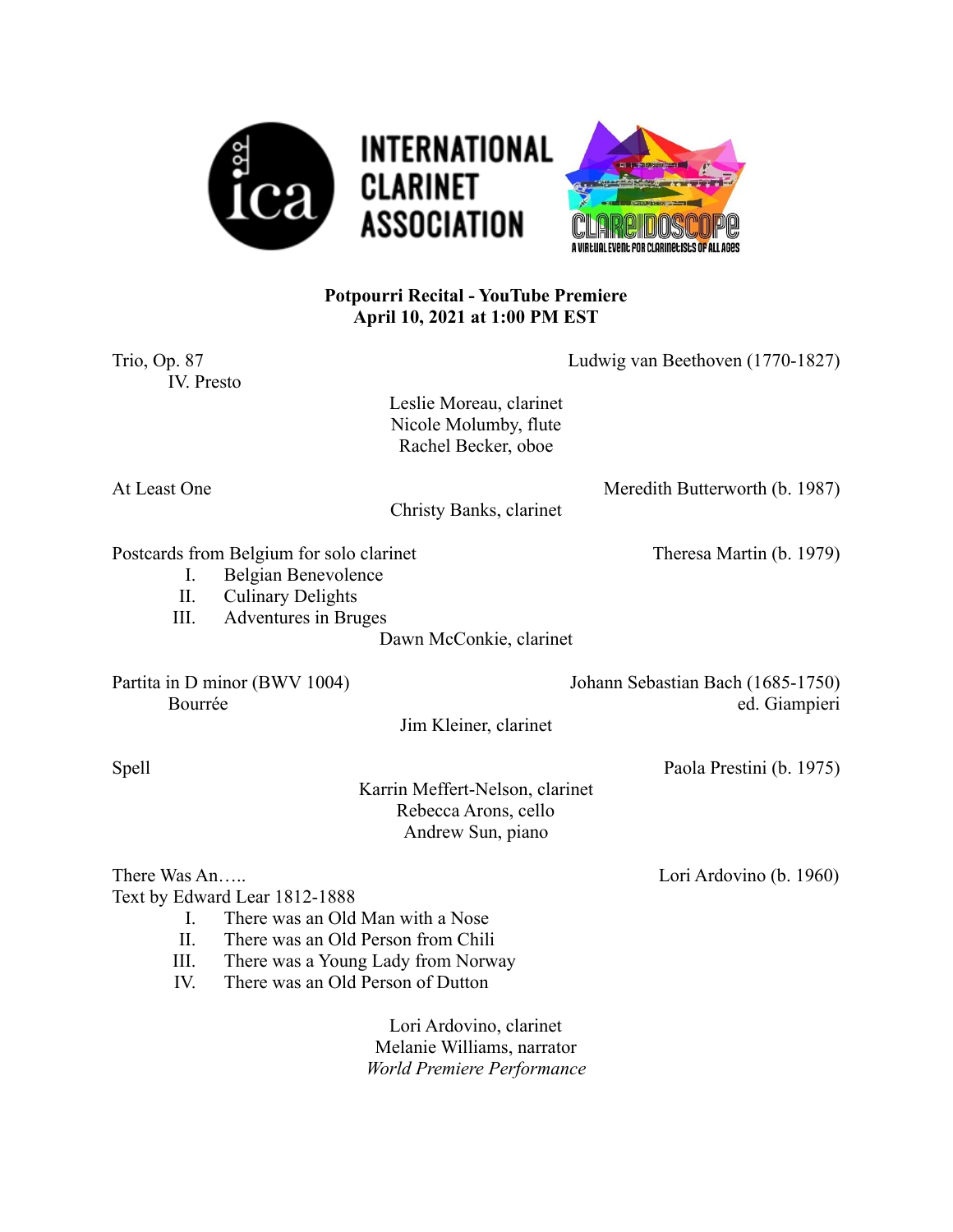Text

There was an Old Man with a nose, Who said, "If you choose to suppose That my nose is too long, You are certainly wrong!" That remarkable man with a nose.

There was an Old Person of Chili, Whose conduct was painful and silly; He sat on the stairs Eating apples and pears, That imprudent Old Person of Chili.

There was a Young Lady of Norway, Who casually sat in a doorway; When the door squeezed her flat, She exclaimed, "What of that?" This courageous Young Lady of Norway.

There was an Old Person of Dutton, Whose head was as small as a button; So, to make it look big. He purchased a wig, And rapidly rushed about Dutton.

Adagio

Quintet No. 3 in E-flat major, Op. 23 Heinrich Joseph Bärmann (1784-1874)

Timothy Bonenfant, clarinet Hunter Mabery, piano

Grace Kangwa Mundende

The Otis Trio: Dawn Lindblade-Evans, clarinet Tess Remy-Schumacher, cello Sallie Pollack, piano

If I were only halfway home Ledah Finck (b. 1991)

Andy Hudson, clarinet

Sonata for Two Clarinets Francis Poulenc (1899-1963)

I. Presto

II. Andante

Carrie RavenStem, clarinet Adria Sutherland, clarinet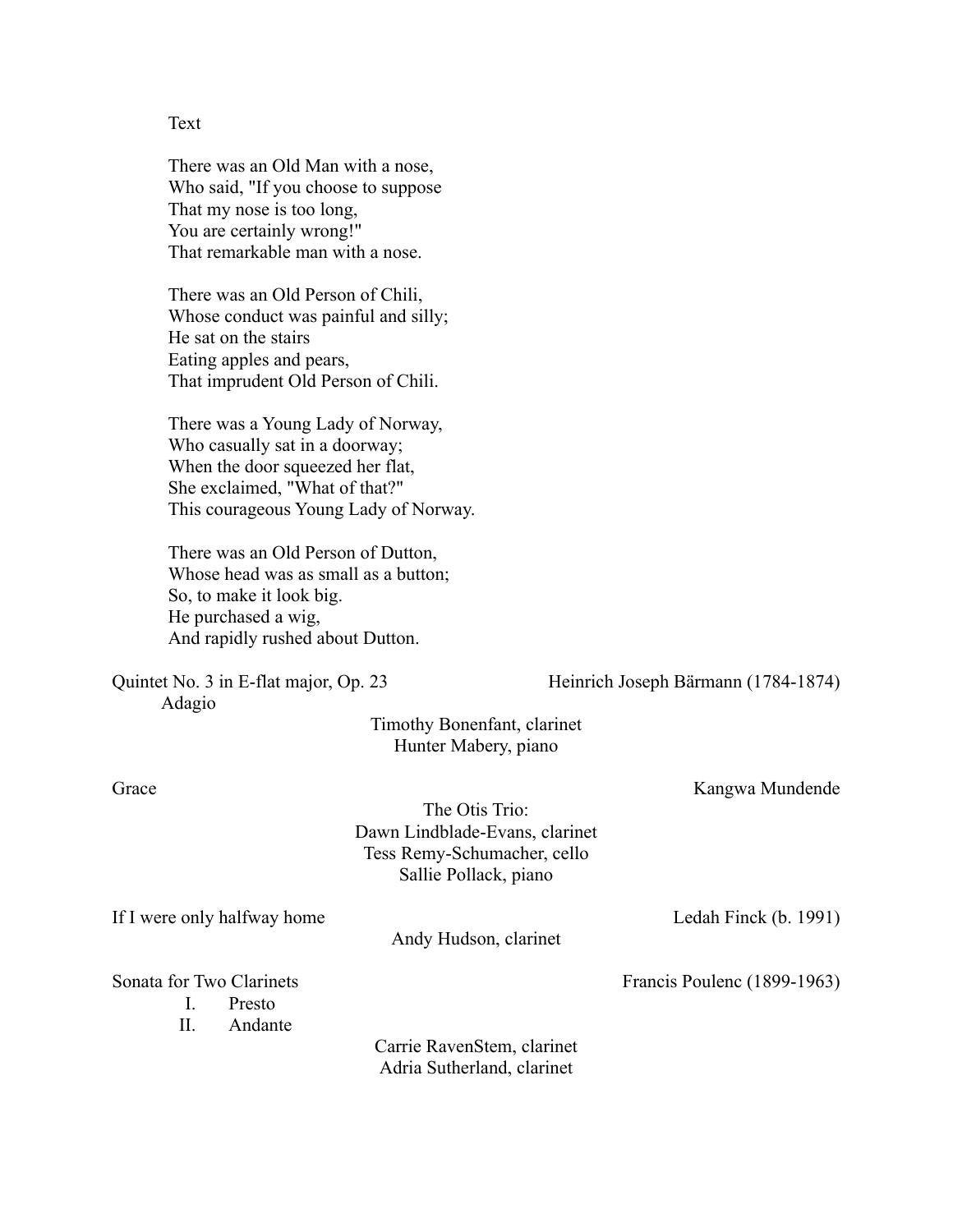## **Biographies**

**Lori Ardovino** has been a guest recitalist at a number of colleges and universities and international and national festivals She is a graduate of Minnesota State University-Moorhead (BM, BA), Michigan State University (MM) and the Cincinnati Conservatory of Music (DMA). She is an Artist/Clinician with Conn-Selmer Company, D'Addario Woodwinds and is a Fulbright Specialist. She is an active composer writing numerous works for clarinet and has had her works performed across the United States, Japan, Italy and Canada.. Currently, she is Professor Music at the University of Montevallo where she teaches clarinet, saxophone and single reed methods and woodwind ensembles. She performs with the LeBaron Trio, the Meàllo Trio, the Vinna Trio and the Cahaba Saxophone Quartet.

**Rebecca Arons** Cellist, Rebecca Arons, is an active performer, recording artist and producer. She has been a member of the Minnesota Opera Orchestra since 1998, has played with the Minnesota Orchestra and St. Paul Chamber Orchestra and is a founding member of the Four Voices String Quartet, the alt rock band And the Professors and the jazz fusion group One World Consort. She received her Bachelor of Music Degree in Performance from Oberlin Conservatory of Music and Master and Doctoral degrees from the University of Minnesota School of Music. She is currently adjunct professor of cello at the University of St. Thomas. Rebecca is the founder of the orchestral contracting company RDA Productions and co-founder of the arranging, production and recording company STRINGenius. Clients have included: Prince, 3RDEYEGIRL, Judith Hill, Stevie Wonder, The Who, The Eagles, Weird Al, Josh Groban, Kristin Chenoweth, Hugh Jackman, Regis Philbin and many others. She has also produced over 20 albums on the Lifescapes label. Rebecca has collaborated with singer-song-writer Jonatha Brooke since 2013, playing in her critically acclaimed, one woman, Off-Broadway musical My Mother Has Four Noses and co-producing her album Imposter. Since COVID-19 has halted a busy performance schedule, Rebecca has been teaching her students via zoom, learning new repertoire and continuing to collaborate and record with her colleagues.

**Christy Banks** is Associate Professor of Clarinet/Saxophone and Assistant Chair of the Tell School of Music at Millersville University of Pennsylvania. She has appeared as a soloist/recitalist throughout the US as well as in Austria, Belgium, Canada, China, Germany, Iceland, Italy, and New Zealand. Passionate about new music, Banks is a member of NakedEye Ensemble and Spatial Forces Duo. Additional current affiliations include Lincoln's Symphony Orchestra, Pennsylvania Philharmonic, Allegro Orchestra Lancaster, and Manor Woodwind Quintet. She holds degrees from the University of Nebraska-Lincoln and The Florida State University. Banks is the Artistic Director of the International Clarinet Association's 2022 ClarinetFest®.

**Dr. Rachel Becker** is Assistant Professor of Musicology and Oboe at Boise State University. She previously taught at the University of Cambridge in the UK, where she also received her PhD. She received her MM in Oboe Performance from the University of Cincinnati College-Conservatory of Music in 2010. Rachel's research focuses on issues of genre, virtuosity, gender, popularity, and the development of woodwind instruments. Rachel remains active as a performing oboist in and beyond Boise. She has played with the Portland Opera, with the King's College and St John's College, Cambridge choirs and with the Philharmonia Orchestra.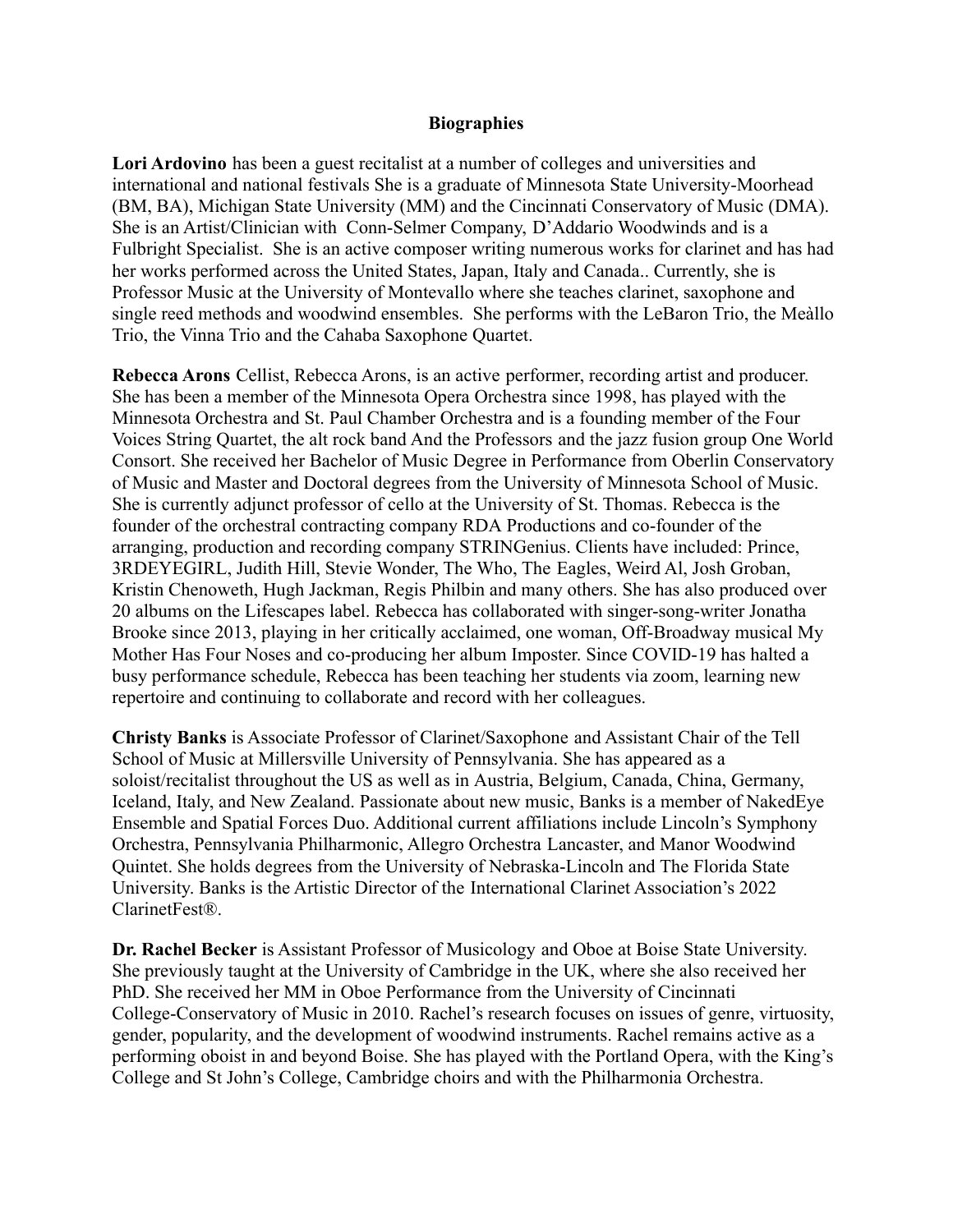A native of Annapolis, MD, **Dr. Timothy Bonenfant** is Professor of clarinet and saxophone at Angelo State University. He is a member of The Batik Quartet and the West Texas Jazz Orchestra. He received degrees from the University of Nevada, Las Vegas and California Institute of the Arts. His major teachers include Alberto Asercion, Felix Viscuglia, William Powell, Raphael Sanders, Marina Sturm and Michele Zukovsky. Bonenfant's solo album, Multiple Personae, features music by Virko Baley, which demonstrates his versatility, mastering the various members of the family, from Eb to contrabass.

**Andy Hudson** is Assistant Professor of Clarinet at the University of North Carolina Greensboro and the North Carolina State Chair for the International Clarinet Association. Let's connect online at [www.theandyhudson.com](http://www.theandyhudson.com/)

**Jim Kleiner** is a 33 year recently retired Connecticut public school music educator. He is presently the woodwind specialist at the Loomis Chaffee School. He is also a member of the Adjunct Faculty at the Hartt School, University of Hartford. He has had numerous performances with the Hartford, Bridgeport and New Britain Symphony orchestras, as well as the Connecticut Virtuosi Orchestra and the Opera Theater of Connecticut. He has also performed regularly in the pit orchestra of the Goodspeed Opera House for over 30 years.

**Hunter Mabery** completed his Master's Degree in Piano Accompaniment at Guildhall School of Music and Drama in London. He obtained a Bachelor's Degree in Piano Performance at Henderson State University in Arkansas. Throughout his undergraduate years, Hunter performed in many occasions as soloist and accompanist. He has performed various piano concerti as winner of several competitions. In 2012, he made his orchestral debut with the Texarkana Symphony Orchestra as a winner of the annual Young Artist Concerto Competition. In March 2017, Hunter received the accompanist prize at the Courtney Kenny Award Competition in Kent, England. Hunter has also participated in music festivals such as the American Institute of Musical Studies (AIMS) in Graz, Austria, the International Music Festival Saarburger Serenaden in Saarburg, Germany, and Musiktheater Bavaria. Hunter is the Staff Accompanist at Angelo State University in San Angelo, TX.

**Dr. Dawn McConkie** is Professor of Music at Emporia State University, KS, where she serves as Coordinator of Woodwinds, teaches applied clarinet & saxophone, directs the Emporia State University Clarinet Choir, Saxophone Quartets and other chamber groups. She is a member of the Mid-America Woodwind Quintet, Kanza Tronada and MiamiClarinet and holds degrees from the University of Miami, FL. She is a Lomax Mouthpieces and Buffet Crampon Artist.

**Karrin Meffert-Nelson** teaches clarinet, conducts the Gustavus Chamber Winds, and teaches courses in music education at Gustavus Adolphus College. Dr. Meffert-Nelson also maintains an active performing career as Principal Clarinetist with the Minnesota Opera Orchestra and through freelance work with Minnesota Orchestra, St. Paul Chamber Orchestra, Northrop Ballet Orchestra, and with productions at the State and Orpheum Theaters. She has also performed with the St. Louis Symphony, Milwaukee Symphony and the Chamber Music Society of Minnesota. As a clinician, Meffert-Nelson frequently appears as an adjudicator for area solo and ensemble contests and works with the woodwind sections of the Greater Twin Cities Youth Symphonies. In addition to her DMA degree in Clarinet Performance from the University of Minnesota, Dr. Meffert-Nelson holds the MM degree in Clarinet Performance from Northwestern University in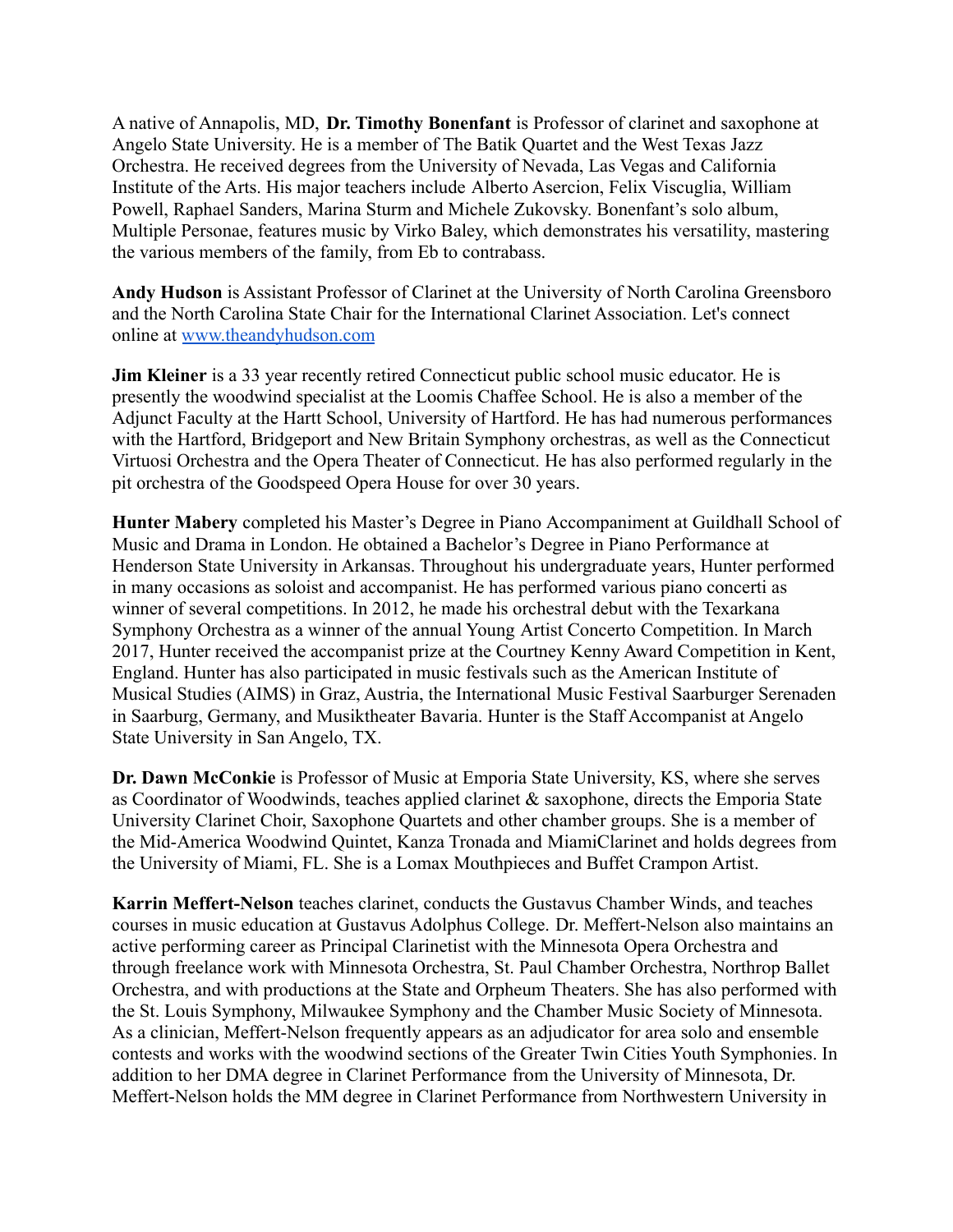Evanston, IL and the BM degree in Clarinet Performance and Music Education from St. Olaf College in Northfield, MN. Prior to her appointment at Gustavus, Meffert-Nelson taught clarinet and chamber music at the University of Minnesota.

**Dr. Nicole Molumby** is professor of flute and aural skills at Boise State University. In 2012, she received an Idaho Commission on the Arts Fellowship in Performing Arts, and BSU Arts and Humanities Fellowship for her contributions and performances of newly commissioned flute music by Slovenian Composers Blaž Pucihar and Črt Sojar Voglar. Her CD Awakening: 21st Century Slovenian Flute Music was released on MSR Classical Records in 2013. She frequently adjudicates regional festivals in the PNW. She has served on the Board of Directors for the College Music Society and is currently Secretary for the National Flute Association.

**Dr. Leslie Moreau** is Professor of Music at Boise State University, where she teaches clarinet and music theory. She is active as a performer in solo and chamber settings. Recent performances include Salt Lake City, Knoxville, Ostend (Belgium), Kansas, Las Vegas, Reno, Florida, Ontario (Canada), Baton Rouge, and Austin. She has collaborated on three recent CD recordings, including Destiny (2019) with Ironwood Clarinet Trio. She was the 3rd place winner at the International Clarinet Association's 2003 Young Artist Competition. Moreau currently serves as ICA State Chair for Idaho. She enjoys outreach to students in the Pacific Northwest region.

**The Otis Trio** was formed in 2011. Members **Dawn Lindblade-Evans** (clarinet), **Tess Remy-Schumacher** (cello) and **Sallie Pollack** (piano) are all faculty at the University of Central Oklahoma. The Otis Trio aims to commission and expand upon this treasured medium while enjoying the camaraderie and intimacy provided by the performance of chamber music among close colleagues and friends. Composer, arranger, multi-instrumentalist, and recording artist, Kangwa Mundende, enjoys a career spanning various genres. Currently, Kangwa is the Music Director/Arranger for Oklahoma City Jazz and Blues phenomenon, Chanda Graham; and Director of Modern Worship at Choctaw United Methodist Church.

**Carrie RavenStem** is the co-founder and clarinetist of contemporary music ensemble A/Tonal. She has performed with the Louisville Orchestra, Kentucky Opera, Louisville Ballet, Louisville Chamber Winds, and Sacred Winds. Carrie performed at the International Clarinet Association's ClarinetFest in 2018 and performed Perceptions of Strife for solo clarinet, written for her in 2011 by Peter Felice. She performed at WoodWindFest 2020 as a guest of Silverstein Works. Her upcoming cd project, Yellow Bridge, will include 5 recently-commissioned works from Kentucky-based composers. Ms. RavenStem is a member of the ICA's New Music Committee and is a Backun Performing Artist.

A sought-after pianist and vocal coach, **Andrew Sun** enjoys a varied career as a performing artist and arts administrator. Currently the Executive Assistant to the President at Minnesota Opera, he was previously a Resident Artist with the company for two seasons. Mr. Sun has served on the music staff of Berkshire Opera Festival and the coaching staff at Manhattan School of Music. He is also an alum of the Merola Opera Program and Music Academy of the West, where he was named winner of the 2018 Marilyn Horne Song Competition. In 2012, he performed the radio broadcast premiere of the then newly-discovered Albumblatt by Johannes Brahms, for which he is cited in the Bärenreiter edition. He holds bachelor's and master's degrees